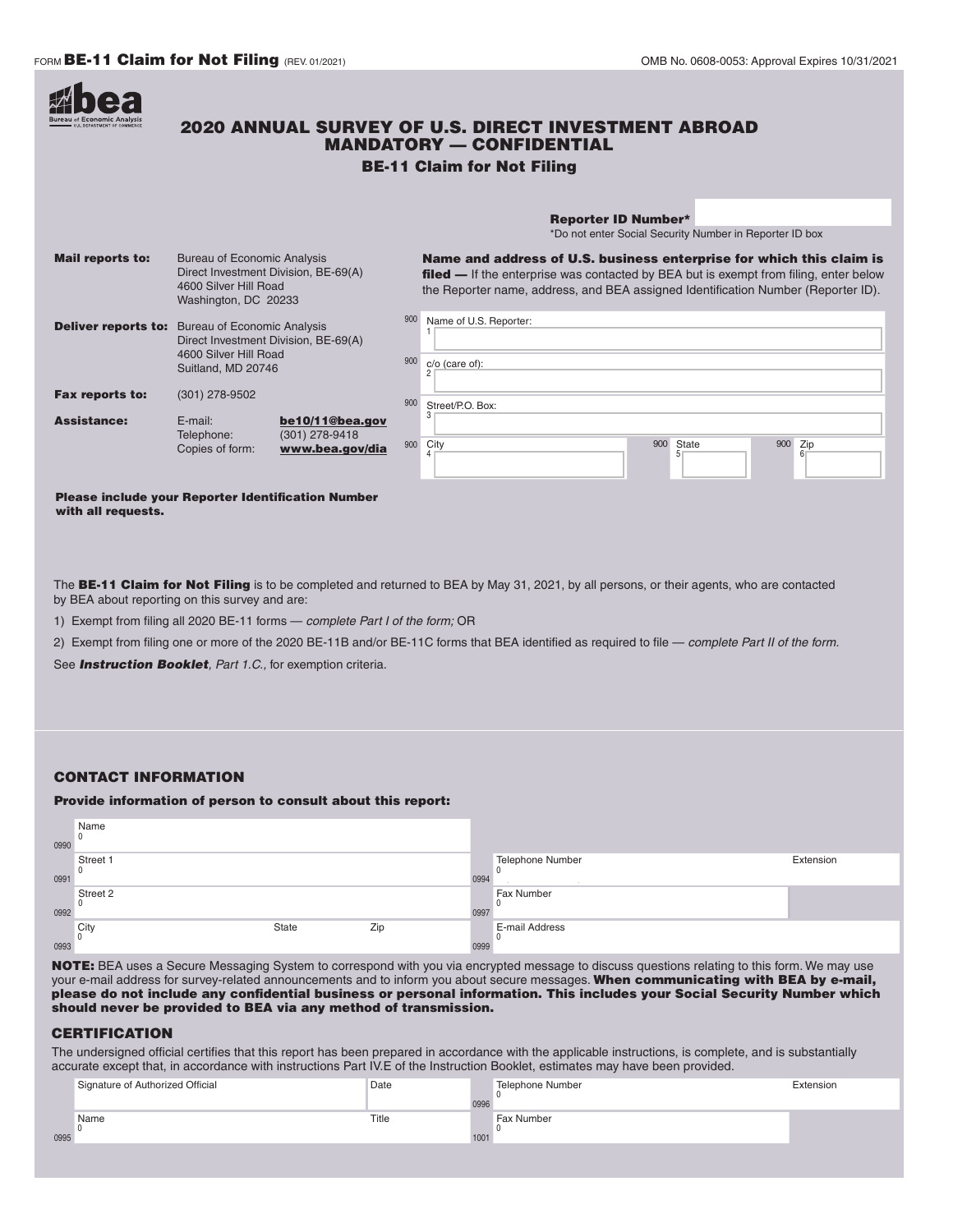|  | <b>BASIS OF CLAIM FOR NOT FILING</b>           |  |  |
|--|------------------------------------------------|--|--|
|  | Mark (X) and complete either Part I or Part II |  |  |

| Part I. Basis of Claim for Not Filing BE-11 Forms                                                                                                                                                                                                                                                                                                                                                                                                                                                                                                                                                                                                                                                                                                                                                                                                                                                                                                                                                                                                 |                                                                                                                                                                                                                                                                                                                                                            |              |                 |  |  |  |  |
|---------------------------------------------------------------------------------------------------------------------------------------------------------------------------------------------------------------------------------------------------------------------------------------------------------------------------------------------------------------------------------------------------------------------------------------------------------------------------------------------------------------------------------------------------------------------------------------------------------------------------------------------------------------------------------------------------------------------------------------------------------------------------------------------------------------------------------------------------------------------------------------------------------------------------------------------------------------------------------------------------------------------------------------------------|------------------------------------------------------------------------------------------------------------------------------------------------------------------------------------------------------------------------------------------------------------------------------------------------------------------------------------------------------------|--------------|-----------------|--|--|--|--|
| 1002<br>A. <sup>1</sup> 1 This U.S. person did not own or control, 10 percent or more of the voting securities of an incorporated foreign business enterprise, or an<br>equivalent interest in an unincorporated foreign business enterprise (including a branch or real estate held for other than personal use) at the<br>end of its 2020 fiscal year.                                                                                                                                                                                                                                                                                                                                                                                                                                                                                                                                                                                                                                                                                          |                                                                                                                                                                                                                                                                                                                                                            |              |                 |  |  |  |  |
| <sup>2</sup> 1 But did file the 2019 BE-10, Benchmark Survey of U.S. Direct Investment Abroad, with this Bureau.                                                                                                                                                                                                                                                                                                                                                                                                                                                                                                                                                                                                                                                                                                                                                                                                                                                                                                                                  |                                                                                                                                                                                                                                                                                                                                                            |              |                 |  |  |  |  |
| <b>B.</b> <sup>1</sup> 2 This U.S. person did own or control, directly or indirectly, 10 percent or more of the voting securities of an incorporated<br>foreign business enterprise, or an equivalent interest in an unincorporated foreign business enterprise (including a branch<br>or real estate held for other than personal use) at the end of its 2020 fiscal year, but (Mark $(X)$ one) —                                                                                                                                                                                                                                                                                                                                                                                                                                                                                                                                                                                                                                                |                                                                                                                                                                                                                                                                                                                                                            |              |                 |  |  |  |  |
|                                                                                                                                                                                                                                                                                                                                                                                                                                                                                                                                                                                                                                                                                                                                                                                                                                                                                                                                                                                                                                                   | <sup>3</sup> 1 None of its foreign affiliates are required to be reported on Form BE-11B, BE-11C, or BE-11D because all affiliates are exempt.<br>You must complete page 3 of this Claim for those affiliates which have been identified as required to file by<br>BEA or in the eFile system. See Instruction Booklet, Part I.C., for exemption criteria. |              |                 |  |  |  |  |
| <sup>3</sup> 2 Is fully consolidated in the BE-11 report for                                                                                                                                                                                                                                                                                                                                                                                                                                                                                                                                                                                                                                                                                                                                                                                                                                                                                                                                                                                      | Name                                                                                                                                                                                                                                                                                                                                                       |              |                 |  |  |  |  |
| another U.S. person - Give name and<br>address of that person and their BEA                                                                                                                                                                                                                                                                                                                                                                                                                                                                                                                                                                                                                                                                                                                                                                                                                                                                                                                                                                       | Address – Number and street or P.O. Box                                                                                                                                                                                                                                                                                                                    |              |                 |  |  |  |  |
| Identification Number, if known. -                                                                                                                                                                                                                                                                                                                                                                                                                                                                                                                                                                                                                                                                                                                                                                                                                                                                                                                                                                                                                |                                                                                                                                                                                                                                                                                                                                                            |              |                 |  |  |  |  |
|                                                                                                                                                                                                                                                                                                                                                                                                                                                                                                                                                                                                                                                                                                                                                                                                                                                                                                                                                                                                                                                   | City                                                                                                                                                                                                                                                                                                                                                       | <b>State</b> | <b>ZIP Code</b> |  |  |  |  |
|                                                                                                                                                                                                                                                                                                                                                                                                                                                                                                                                                                                                                                                                                                                                                                                                                                                                                                                                                                                                                                                   | <b>BEA</b> Identification<br>Number ____                                                                                                                                                                                                                                                                                                                   |              |                 |  |  |  |  |
| <b>C.</b> <sup>1</sup> 3 Other – Specify and include reference to section of regulations or instructions on which claim is based.                                                                                                                                                                                                                                                                                                                                                                                                                                                                                                                                                                                                                                                                                                                                                                                                                                                                                                                 |                                                                                                                                                                                                                                                                                                                                                            |              |                 |  |  |  |  |
|                                                                                                                                                                                                                                                                                                                                                                                                                                                                                                                                                                                                                                                                                                                                                                                                                                                                                                                                                                                                                                                   |                                                                                                                                                                                                                                                                                                                                                            |              |                 |  |  |  |  |
| Part II. Basis of Claim for Not Filing for Foreign Affiliate(s)                                                                                                                                                                                                                                                                                                                                                                                                                                                                                                                                                                                                                                                                                                                                                                                                                                                                                                                                                                                   |                                                                                                                                                                                                                                                                                                                                                            |              |                 |  |  |  |  |
| A. Did this U.S. reporter have one or more foreign affiliates identified by BEA as required to file a 2020 BE-11B or BE-11C form but no longer meet one<br>or both of the following two filing requirements at the end of its 2020 fiscal year: 1) the U.S. reporter no longer owns or controls (i.e., foreign affiliate was<br>liquidated or sold), directly or indirectly, 10 percent or more of the voting securities of the incorporated foreign business enterprise (or an equivalent                                                                                                                                                                                                                                                                                                                                                                                                                                                                                                                                                        |                                                                                                                                                                                                                                                                                                                                                            |              |                 |  |  |  |  |
| interest in an unincorporated foreign business enterprise), and/or 2) the sales, assets, and net income (loss) for this affiliate(s) are all \$60 million or less?<br>1003<br>$11$ $\Box$ Yes — Please complete page 3 of this Claim form for each of these foreign affiliates.<br>Do not list foreign affiliates that BEA did not identify to file.                                                                                                                                                                                                                                                                                                                                                                                                                                                                                                                                                                                                                                                                                              |                                                                                                                                                                                                                                                                                                                                                            |              |                 |  |  |  |  |
| $12$ No                                                                                                                                                                                                                                                                                                                                                                                                                                                                                                                                                                                                                                                                                                                                                                                                                                                                                                                                                                                                                                           |                                                                                                                                                                                                                                                                                                                                                            |              |                 |  |  |  |  |
| B. Did this U.S. reporter own one or more foreign affiliates identified by BEA as required to file a 2020 BE-11B, BE-11C or BE-11D form but for<br>which <b>ALL</b> of the following apply: 1) the foreign affiliate is a private fund, <b>AND</b> 2) the private fund foreign affiliate does not own, directly or indirectly<br>through another business enterprise, an "operating company" - i.e., a business enterprise that is not a private fund or a holding company- in which<br>the consolidated U.S. reporter owns at least 10 percent of the voting interest, AND 3) If the U.S. reporter owns the private fund indirectly (through<br>one or more other business enterprises), there are no "operating companies" between the consolidated U.S. reporter and the indirectly-owned foreign<br>private fund? For more information regarding private funds visit www.bea.gov/privatefunds.<br>1004<br>$^1$ 1 $\Box$ Yes — Please complete page 3 of this Claim form for each of these foreign affiliates and check the corresponding box. |                                                                                                                                                                                                                                                                                                                                                            |              |                 |  |  |  |  |
| $\sqrt{2}$ No                                                                                                                                                                                                                                                                                                                                                                                                                                                                                                                                                                                                                                                                                                                                                                                                                                                                                                                                                                                                                                     | The U.S. reporter's investment in the foreign private fund may be required to be reported on Treasury International Capital (TIC) surveys,<br>review reporting requirements for TIC surveys at <b>www.treasury.gov/tic.</b> Do not list foreign affiliates that BEA did not identify to file.                                                              |              |                 |  |  |  |  |
| <b>MANDATORY</b> — This survey is being conducted under the International Investment and Trade in Services Survey Act (P.L. 94-472, 90 Stat. 2059, 22                                                                                                                                                                                                                                                                                                                                                                                                                                                                                                                                                                                                                                                                                                                                                                                                                                                                                             |                                                                                                                                                                                                                                                                                                                                                            |              |                 |  |  |  |  |
| U.S.C. 3101-3108, as amended – hereinafter "the Act"), and the filing of reports is mandatory under Section 5(b)(2) of the Act (22 U.S.C. 3104).                                                                                                                                                                                                                                                                                                                                                                                                                                                                                                                                                                                                                                                                                                                                                                                                                                                                                                  |                                                                                                                                                                                                                                                                                                                                                            |              |                 |  |  |  |  |

CONFIDENTIALITY — The Act provides that your report to this Bureau is CONFIDENTIAL and may be used only for analytical or statistical purposes. Without your prior written permission, the information filed in your report CANNOT be presented in a manner that allows it to be individually identified. Your report CANNOT be used for purposes of taxation, investigation, or regulation. Copies retained in your files are immune from legal process. Per the Cybersecurity Enhancement Act of 2015, your data are protected from cybersecurity risks through security monitoring of the BEA information systems.

PENALTIES — Whoever fails to report shall be subject to a civil penalty and to injunctive relief commanding such person to comply, or both. Whoever willfully fails to report shall be fined and, if an individual, may be imprisoned for not more than one year, or both. Any officer, director, employee, or agent of any corporation who knowingly participates in such violations, upon conviction, may be punished by a like fine, imprisonment, or both (22 U.S.C. 3105). These civil penalties are subject to inflationary adjustments. Those adjustments are found in 15 C.F.R. 6.3.

Notwithstanding any other provision of the law, no person is required to respond to, nor shall any person be subject to a penalty for failure to comply with, a collection of information subject to the requirements of the Paperwork Reduction Act, unless that collection of information displays a currently valid OMB Control Number.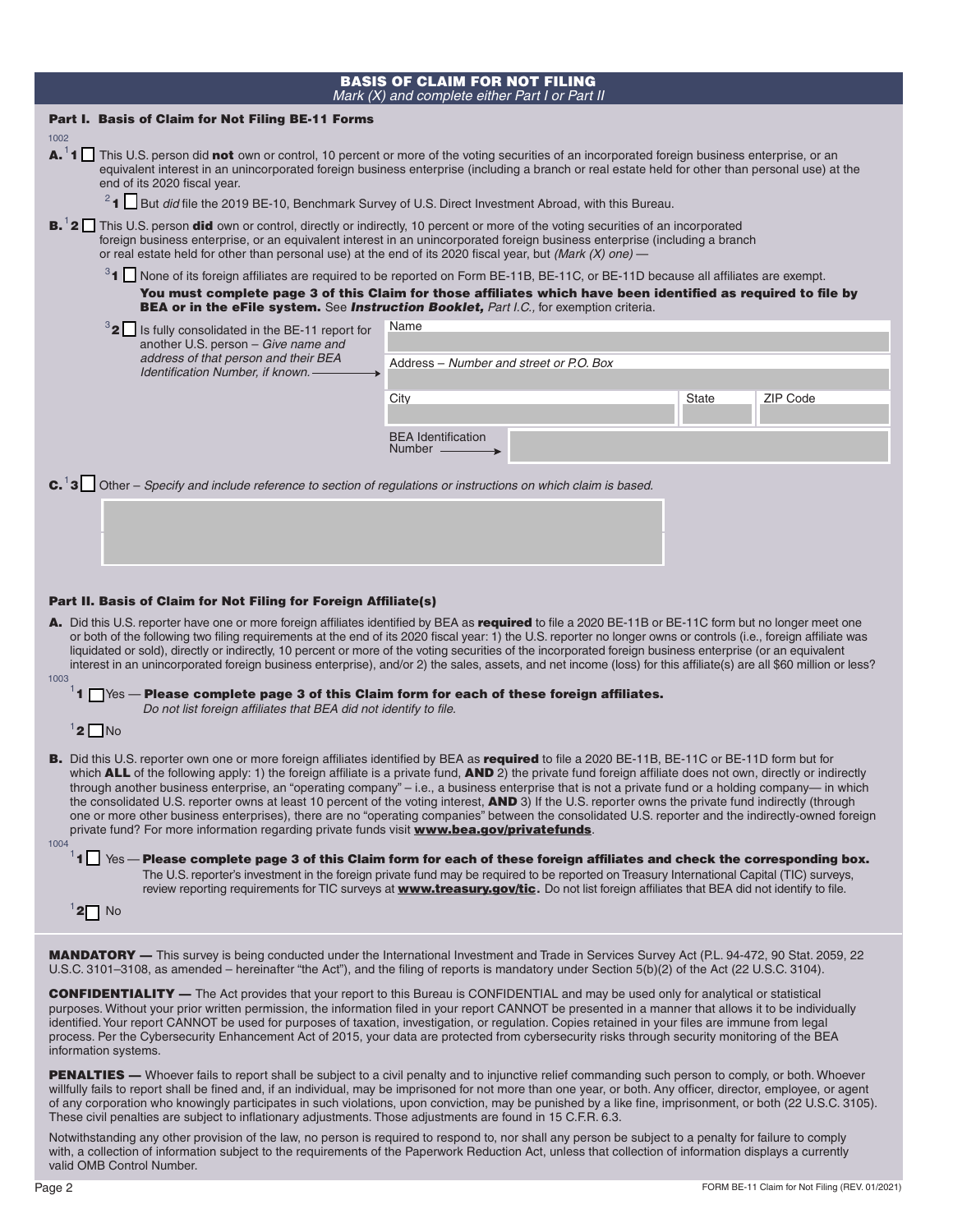| 5001<br>$^0$ Name of foreign affiliate:<br>$\blacksquare$                                                                                                                                                                                                                       | <b>a.</b> Percent ownership at close of<br>$\overline{4}$<br>fiscal year 2020 $-$ Enter to the<br>nearest tenth of one percent | $\%$  |
|---------------------------------------------------------------------------------------------------------------------------------------------------------------------------------------------------------------------------------------------------------------------------------|--------------------------------------------------------------------------------------------------------------------------------|-------|
|                                                                                                                                                                                                                                                                                 | Bil.<br>Mil.<br>Thous.<br>\$                                                                                                   | Dols. |
| $1$ Affiliate ID:                                                                                                                                                                                                                                                               | 5<br><b>b.</b> Total assets – Balance at<br>close of fiscal year $\ldots \ldots \ldots$                                        | 000   |
| <sup>2</sup> 1 Sales, assets, and net income for this affiliate are all \$60 million                                                                                                                                                                                            | 6<br>c. Annual sales or gross operating                                                                                        | 000   |
| or less. As stated on page 2, Part II A. (Answer to Part II. A has<br>to be 'Yes'.) Complete a.-d.                                                                                                                                                                              | revenues, excluding sales taxes<br>$\overline{7}$                                                                              |       |
|                                                                                                                                                                                                                                                                                 | <b>d.</b> Net income $(\text{loss})$                                                                                           | 000   |
| $^{2}$ 2<br>This private fund affiliate meets the exemption criteria stated on page 2, Part II. B. (Answer to Part II. B has to be 'Yes'.) DO NOT complete a.-d.                                                                                                                |                                                                                                                                |       |
| This affiliate was liquidated, seized, or the U.S. reporter's direct and indirect ownership interest in the affiliate otherwise fell below 10 percent<br>as of $3$<br>As stated on page 2, Part II A. (Answer to Part II. A has to be 'Yes'.) DO NOT complete a.-d.             |                                                                                                                                |       |
| $24$ This affiliate was sold on $3$<br>If it was sold to another U.S. entity, provide name and contact information for the new owner.                                                                                                                                           | . As stated on page 2, Part II A. (Answer to Part II. A has to be 'Yes'.) DO NOT complete a.-d.                                |       |
| $8$ Name:                                                                                                                                                                                                                                                                       |                                                                                                                                |       |
| <sup>9</sup> Address:                                                                                                                                                                                                                                                           |                                                                                                                                |       |
|                                                                                                                                                                                                                                                                                 |                                                                                                                                |       |
|                                                                                                                                                                                                                                                                                 |                                                                                                                                |       |
|                                                                                                                                                                                                                                                                                 |                                                                                                                                |       |
|                                                                                                                                                                                                                                                                                 |                                                                                                                                |       |
| 5002                                                                                                                                                                                                                                                                            | <b>a.</b> Percent ownership at close of<br>$\overline{4}$                                                                      |       |
| $^0$ Name of foreign affiliate:<br>$\overline{\mathbf{2}}$                                                                                                                                                                                                                      | fiscal year $2020$ – Enter to the<br>nearest tenth of one percent                                                              | $\%$  |
|                                                                                                                                                                                                                                                                                 |                                                                                                                                |       |
|                                                                                                                                                                                                                                                                                 | Bil.<br>Mil.<br>Thous.<br>\$<br>5                                                                                              | Dols. |
| $1$ Affiliate ID:                                                                                                                                                                                                                                                               | <b>b.</b> Total assets - Balance at<br>close of fiscal year                                                                    | 000   |
| 2 <sub>1</sub><br>Sales, assets, and net income for this affiliate are all \$60 million                                                                                                                                                                                         | 6<br>c. Annual sales or gross operating<br>revenues, excluding sales taxes.                                                    | 000   |
| or less. As stated on page 2, Part II A. (Answer to Part II. A has<br>to be 'Yes'.) Complete a.-d.                                                                                                                                                                              | 7                                                                                                                              |       |
|                                                                                                                                                                                                                                                                                 | <b>d.</b> Net income $(\text{loss})$                                                                                           | 000   |
| $^{2}$ 2<br>This private fund affiliate meets the exemption criteria stated on page 2, Part II. B. (Answer to Part II. B has to be 'Yes'.) DO NOT complete a.-d.                                                                                                                |                                                                                                                                |       |
| $^{2}$ 3<br>This affiliate was liquidated, seized, or the U.S. reporter's direct and indirect ownership interest in the affiliate otherwise fell below 10 percent<br>as of $3$<br>As stated on page 2, Part II A. (Answer to Part II. A has to be 'Yes'.) DO NOT complete a.-d. |                                                                                                                                |       |
| 24<br>This affiliate was sold on <sup>3</sup><br>If it was sold to another U.S. entity, provide name and contact information for the new owner.                                                                                                                                 | . As stated on page 2, Part II A. (Answer to Part II. A has to be 'Yes'.) DO NOT complete a.-d.                                |       |
| <sup>8</sup> Name:                                                                                                                                                                                                                                                              |                                                                                                                                |       |
| <sup>9</sup> Address:                                                                                                                                                                                                                                                           |                                                                                                                                |       |
|                                                                                                                                                                                                                                                                                 |                                                                                                                                |       |
|                                                                                                                                                                                                                                                                                 |                                                                                                                                |       |
|                                                                                                                                                                                                                                                                                 |                                                                                                                                |       |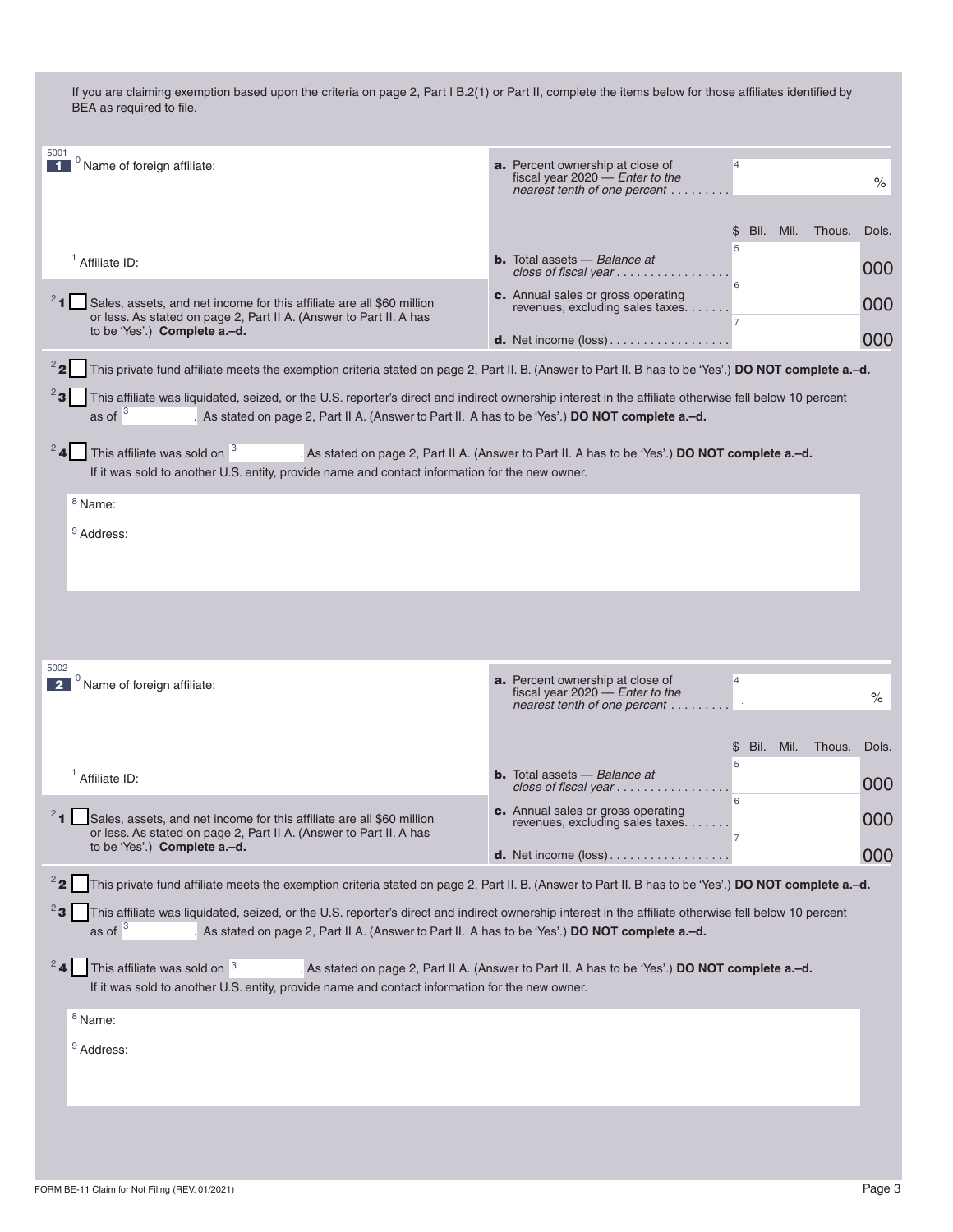| 5003<br>$\int_0^0$ Name of foreign affiliate:<br>$\mathbf{3}$                                                                                                                                                                                                                     | <b>a.</b> Percent ownership at close of<br>$\overline{4}$<br>fiscal year $2020$ - Enter to the<br>$\frac{1}{2}$<br>nearest tenth of one percent |  |  |  |
|-----------------------------------------------------------------------------------------------------------------------------------------------------------------------------------------------------------------------------------------------------------------------------------|-------------------------------------------------------------------------------------------------------------------------------------------------|--|--|--|
|                                                                                                                                                                                                                                                                                   | Bil.<br>Mil. Thous.<br>Dols.<br>\$.                                                                                                             |  |  |  |
| $1$ Affiliate ID:                                                                                                                                                                                                                                                                 | 5<br><b>b.</b> Total assets $-$ Balance at<br>000<br>close of fiscal year $\ldots \ldots \ldots \ldots$                                         |  |  |  |
| $24$ Sales, assets, and net income for this affiliate are all \$60 million                                                                                                                                                                                                        | 6<br>c. Annual sales or gross operating                                                                                                         |  |  |  |
| or less. As stated on page 2, Part II A. (Answer to Part II. A has<br>to be 'Yes'.) Complete a.-d.                                                                                                                                                                                | 000<br>revenues, excluding sales taxes.<br>$\overline{7}$                                                                                       |  |  |  |
|                                                                                                                                                                                                                                                                                   | 000<br><b>d.</b> Net income $(\text{loss})$                                                                                                     |  |  |  |
| $2^2$<br>This private fund affiliate meets the exemption criteria stated on page 2, Part II. B. (Answer to Part II. B has to be 'Yes'.) DO NOT complete a.-d.                                                                                                                     |                                                                                                                                                 |  |  |  |
| $2$ 3<br>This affiliate was liquidated, seized, or the U.S. reporter's direct and indirect ownership interest in the affiliate otherwise fell below 10 percent<br>as of $3$<br>As stated on page 2, Part II A. (Answer to Part II. A has to be 'Yes'.) DO NOT complete a.-d.      |                                                                                                                                                 |  |  |  |
| $24$ This affiliate was sold on $3$<br>If it was sold to another U.S. entity, provide name and contact information for the new owner.                                                                                                                                             | . As stated on page 2, Part II A. (Answer to Part II. A has to be 'Yes'.) DO NOT complete a.-d.                                                 |  |  |  |
| <sup>8</sup> Name:                                                                                                                                                                                                                                                                |                                                                                                                                                 |  |  |  |
| <sup>9</sup> Address:                                                                                                                                                                                                                                                             |                                                                                                                                                 |  |  |  |
|                                                                                                                                                                                                                                                                                   |                                                                                                                                                 |  |  |  |
|                                                                                                                                                                                                                                                                                   |                                                                                                                                                 |  |  |  |
|                                                                                                                                                                                                                                                                                   |                                                                                                                                                 |  |  |  |
| 5004                                                                                                                                                                                                                                                                              |                                                                                                                                                 |  |  |  |
| $0$ Name of foreign affiliate:                                                                                                                                                                                                                                                    | <b>a.</b> Percent ownership at close of<br>$\overline{4}$<br>fiscal year $2020$ - Enter to the<br>$\%$<br>nearest tenth of one percent          |  |  |  |
|                                                                                                                                                                                                                                                                                   |                                                                                                                                                 |  |  |  |
|                                                                                                                                                                                                                                                                                   | Bil.<br>Mil.<br>Thous.<br>Dols.<br>\$<br>5                                                                                                      |  |  |  |
| $1$ Affiliate ID:                                                                                                                                                                                                                                                                 | <b>b.</b> Total assets $-$ Balance at<br>000<br>close of fiscal year                                                                            |  |  |  |
| Sales, assets, and net income for this affiliate are all \$60 million                                                                                                                                                                                                             | 6<br>c. Annual sales or gross operating<br>000<br>revenues, excluding sales taxes.                                                              |  |  |  |
| or less. As stated on page 2, Part II A. (Answer to Part II. A has<br>to be 'Yes'.) Complete a.-d.                                                                                                                                                                                | 000<br><b>d.</b> Net income $(\text{loss})$                                                                                                     |  |  |  |
| $^{2}$ 2<br>This private fund affiliate meets the exemption criteria stated on page 2, Part II. B. (Answer to Part II. B has to be 'Yes'.) DO NOT complete a.-d.                                                                                                                  |                                                                                                                                                 |  |  |  |
| $^{2}$ 3<br>This affiliate was liquidated, seized, or the U.S. reporter's direct and indirect ownership interest in the affiliate otherwise fell below 10 percent<br>as of $3$<br>. As stated on page 2, Part II A. (Answer to Part II. A has to be 'Yes'.) DO NOT complete a.-d. |                                                                                                                                                 |  |  |  |
| 24<br>This affiliate was sold on <sup>3</sup><br>If it was sold to another U.S. entity, provide name and contact information for the new owner.                                                                                                                                   | . As stated on page 2, Part II A. (Answer to Part II. A has to be 'Yes'.) DO NOT complete a.-d.                                                 |  |  |  |
| $8$ Name:                                                                                                                                                                                                                                                                         |                                                                                                                                                 |  |  |  |
| <sup>9</sup> Address:                                                                                                                                                                                                                                                             |                                                                                                                                                 |  |  |  |
|                                                                                                                                                                                                                                                                                   |                                                                                                                                                 |  |  |  |
|                                                                                                                                                                                                                                                                                   |                                                                                                                                                 |  |  |  |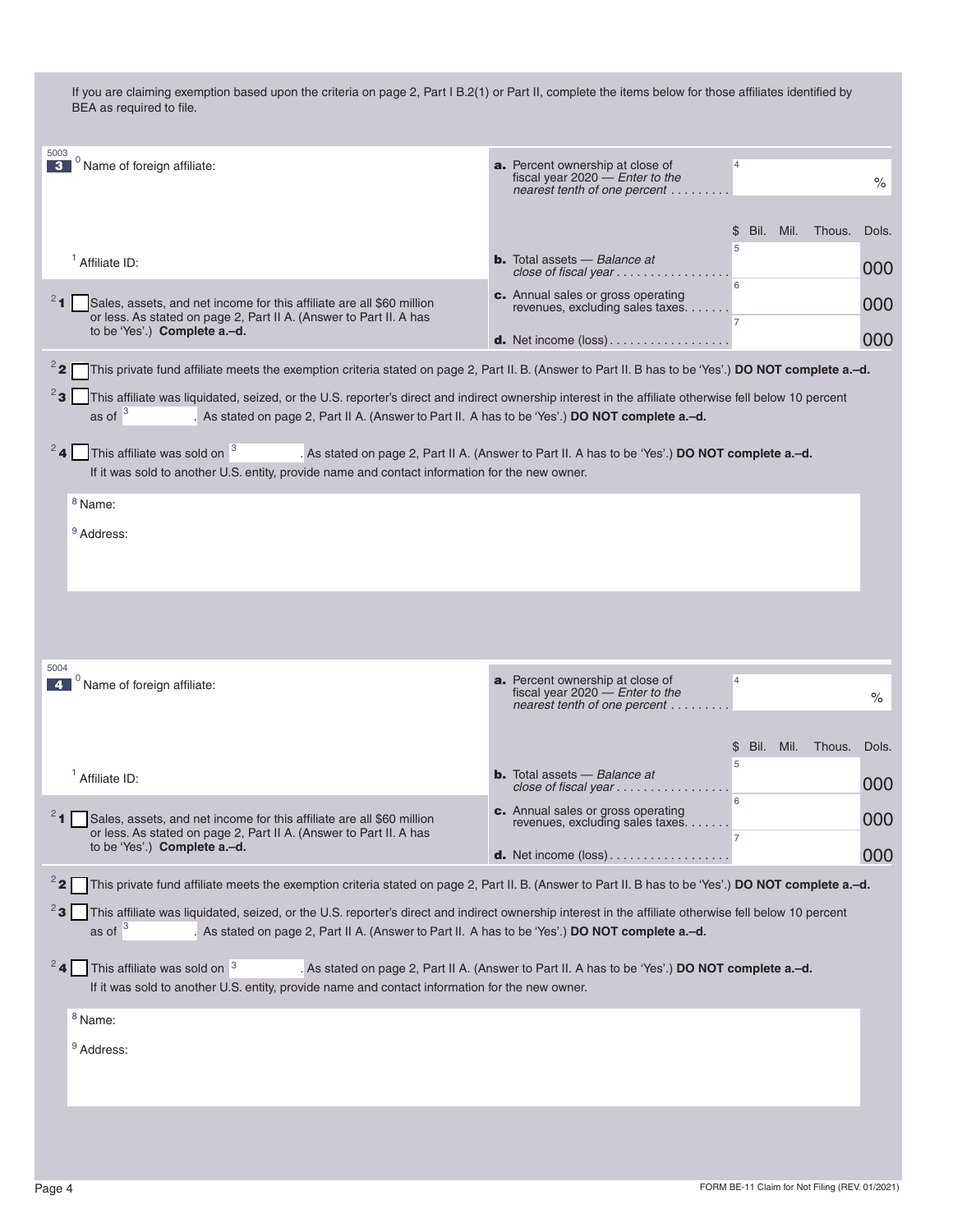| 5005<br>$^0$ Name of foreign affiliate:<br>5                                                                                                                                                                                                                                    | <b>a.</b> Percent ownership at close of<br>$\overline{4}$<br>fiscal year $2020$ - Enter to the<br>nearest tenth of one percent  | $\frac{1}{2}$ |
|---------------------------------------------------------------------------------------------------------------------------------------------------------------------------------------------------------------------------------------------------------------------------------|---------------------------------------------------------------------------------------------------------------------------------|---------------|
|                                                                                                                                                                                                                                                                                 | Bil.<br>Mil. Thous.<br>\$                                                                                                       | Dols.         |
| $1$ Affiliate ID:                                                                                                                                                                                                                                                               | 5<br><b>b.</b> Total assets $-$ Balance at                                                                                      | 000           |
|                                                                                                                                                                                                                                                                                 | close of fiscal year $\ldots \ldots \ldots$<br>6<br>c. Annual sales or gross operating                                          |               |
| $2$ 1<br>Sales, assets, and net income for this affiliate are all \$60 million<br>or less. As stated on page 2, Part II A. (Answer to Part II. A has<br>to be 'Yes'.) Complete a.-d.                                                                                            | revenues, excluding sales taxes.<br>$\overline{7}$                                                                              | 000           |
|                                                                                                                                                                                                                                                                                 | <b>d.</b> Net income $(\text{loss})$                                                                                            | 000           |
| $2^2$<br>This private fund affiliate meets the exemption criteria stated on page 2, Part II. B. (Answer to Part II. B has to be 'Yes'.) DO NOT complete a.-d.                                                                                                                   |                                                                                                                                 |               |
| $^{2}$ 3<br>This affiliate was liquidated, seized, or the U.S. reporter's direct and indirect ownership interest in the affiliate otherwise fell below 10 percent<br>as of $3$<br>As stated on page 2, Part II A. (Answer to Part II. A has to be 'Yes'.) DO NOT complete a.-d. |                                                                                                                                 |               |
| 24<br>This affiliate was sold on <sup>3</sup><br>If it was sold to another U.S. entity, provide name and contact information for the new owner.                                                                                                                                 | . As stated on page 2, Part II A. (Answer to Part II. A has to be 'Yes'.) DO NOT complete a .- d.                               |               |
| <sup>8</sup> Name:                                                                                                                                                                                                                                                              |                                                                                                                                 |               |
| <sup>9</sup> Address:                                                                                                                                                                                                                                                           |                                                                                                                                 |               |
|                                                                                                                                                                                                                                                                                 |                                                                                                                                 |               |
|                                                                                                                                                                                                                                                                                 |                                                                                                                                 |               |
|                                                                                                                                                                                                                                                                                 |                                                                                                                                 |               |
|                                                                                                                                                                                                                                                                                 |                                                                                                                                 |               |
| 5006                                                                                                                                                                                                                                                                            |                                                                                                                                 |               |
|                                                                                                                                                                                                                                                                                 |                                                                                                                                 |               |
| $0$ Name of foreign affiliate:<br>6                                                                                                                                                                                                                                             | <b>a.</b> Percent ownership at close of<br>$\overline{4}$<br>fiscal year $2020$ - Enter to the<br>nearest tenth of one percent. | $\%$          |
|                                                                                                                                                                                                                                                                                 |                                                                                                                                 |               |
|                                                                                                                                                                                                                                                                                 | Bil.<br>Mil.<br>Thous.<br>\$                                                                                                    | Dols.         |
| $1$ Affiliate ID:                                                                                                                                                                                                                                                               | 5<br><b>b.</b> Total assets $-$ Balance at<br>close of fiscal year $\ldots \ldots$                                              | 000           |
|                                                                                                                                                                                                                                                                                 | 6<br>c. Annual sales or gross operating                                                                                         |               |
| $24$ Sales, assets, and net income for this affiliate are all \$60 million<br>or less. As stated on page 2, Part II A. (Answer to Part II. A has                                                                                                                                | revenues, excluding sales taxes.                                                                                                | 000           |
| to be 'Yes'.) <b>Complete a.-d.</b>                                                                                                                                                                                                                                             | <b>d.</b> Net income $(\text{loss})$                                                                                            | 000           |
| This private fund affiliate meets the exemption criteria stated on page 2, Part II. B. (Answer to Part II. B has to be 'Yes'.) DO NOT complete a.-d.                                                                                                                            |                                                                                                                                 |               |
| This affiliate was liquidated, seized, or the U.S. reporter's direct and indirect ownership interest in the affiliate otherwise fell below 10 percent                                                                                                                           |                                                                                                                                 |               |
| as of $3$<br>. As stated on page 2, Part II A. (Answer to Part II. A has to be 'Yes'.) DO NOT complete a.-d.                                                                                                                                                                    |                                                                                                                                 |               |
| 24<br>This affiliate was sold on <sup>3</sup><br>If it was sold to another U.S. entity, provide name and contact information for the new owner.                                                                                                                                 | . As stated on page 2, Part II A. (Answer to Part II. A has to be 'Yes'.) DO NOT complete a.-d.                                 |               |
| $8$ Name:                                                                                                                                                                                                                                                                       |                                                                                                                                 |               |
| <sup>9</sup> Address:                                                                                                                                                                                                                                                           |                                                                                                                                 |               |
|                                                                                                                                                                                                                                                                                 |                                                                                                                                 |               |
|                                                                                                                                                                                                                                                                                 |                                                                                                                                 |               |